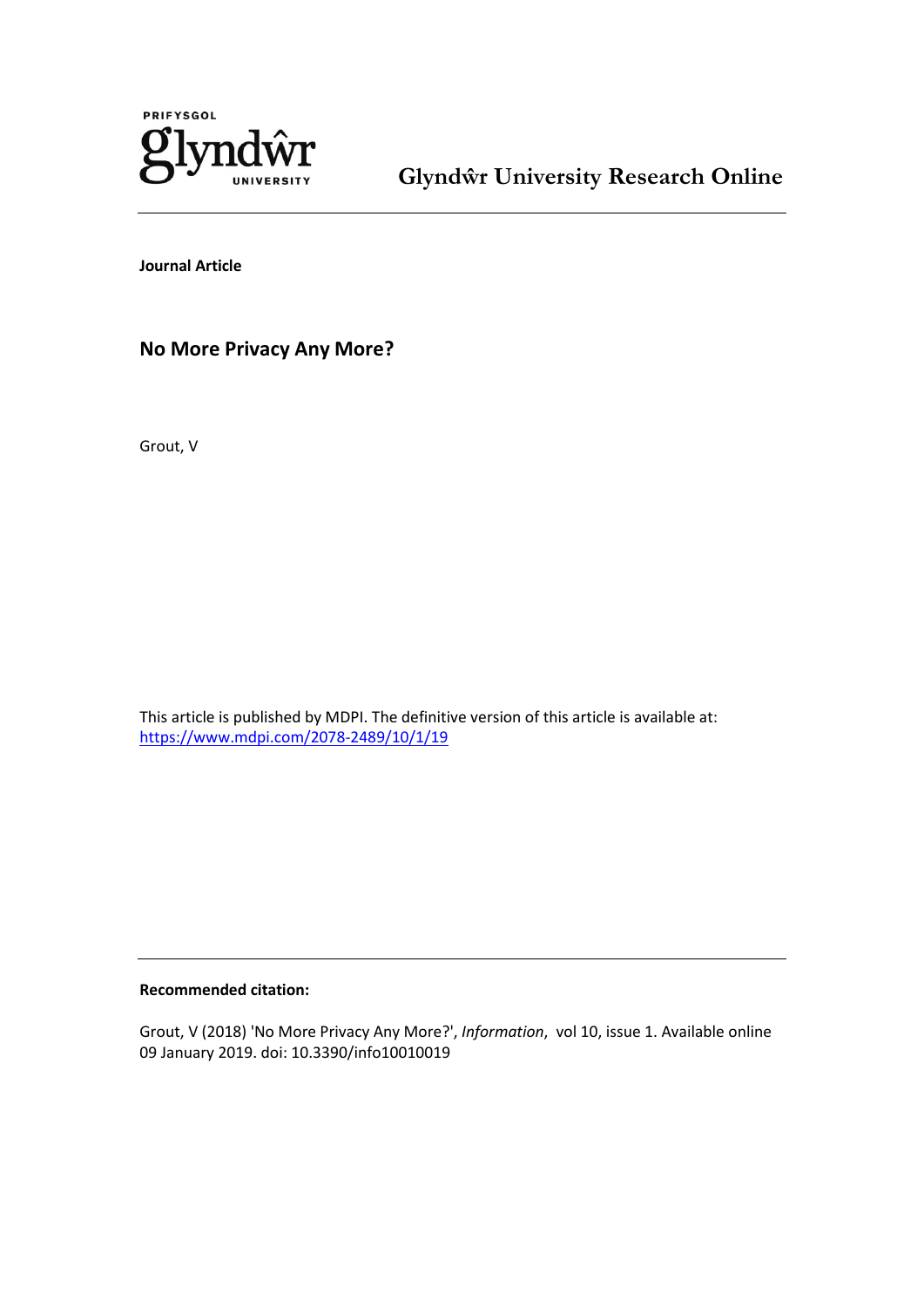



# *Editorial* **No More Privacy Any More?**

# **Vic Grou[t](https://orcid.org/0000-0003-4330-0137)**

Department of Computing, Wrexham Glyndwr University, Wrexham LLI1 2AW, UK; v.grout@glyndwr.ac.uk; ˆ Tel.: +44-1978-293-203

Received: 4 January 2019; Accepted: 4 January 2019; Published: 9 January 2019



**Abstract:** The embodiment of the potential loss of privacy through a combination of artificial intelligence algorithms, big data analytics and Internet of Things technology might be something as simple, yet potentially terrifying, as an integrated app capable of recognising anyone, anytime, anywhere: effectively a global 'Shazam for People'; but one additionally capable of returning extremely personal material about the individual. How credible is such a system? How many years away? And what might stop it?

**Keywords:** privacy; identity theft; big data; artificial intelligence; internet of things; de-anonymization; personal identification; personal recognition; biometrics; data apps; personal data; identity voyeurism

# **1. Introduction: A Future Scenario?**

Imagine it is 2025 or thereabouts. You meet someone at an international conference. Even before they have started to introduce themselves, your *Internet of Things* (*IoT*) connected augmented reality glasses (or something like that: it does not matter) have told you everything you needed to know . . . and a lot more you did not.

*Jerry Gonzales. Born (02/11/1970): Glasgow, UK, dual (plus USA) citizenship; 49 years old. Married 12/12/1994 (Ellen Gonzales, nee Schwartz), divorced 08/06/2003; two daughters (Kate: 23, Sarah: 17); one son (David: 20). Previous employment: Microsoft, IBM, University of Pwllheli; current: unemployed. Health: smoker, heavy drinker, recurrent lung problems, diabetic, depression. Homeowner (previous); now public housing. Credit rating: poor (bankruptcy 10/10/2007); Insurance risk: high. Politics: Republican. etc.,* . . . *, Sport: supports Boston Red Sox and Manchester United FC.* . . . *, Pornography: prefers straight but with mild abuse* . . . *, etc., etc.*

And that is the simple basis of this paper, along with the overlapping questions that naturally follow:

- How *likely* (futurology) is this to happen?
- What is necessary (technology) to *allow* it? And how *long* might it take?
- What can be done (legally, politically, morally, etc.) to *stop* it?

However, to begin this discussion, we consider a comparable, essentially parallel, application of technology: one that already exists, not merely legally but almost universally considered a positive use of mobile devices and the Internet.

## **2. A Theoretical Foundation: Shazam for People?**

The music recognition system, *Shazam* [\[1\]](#page-6-0), runs as an app on most mobile phones and tablets. Using the device's microphone, Shazam 'listens' to any (well, nearly any) piece of music for a few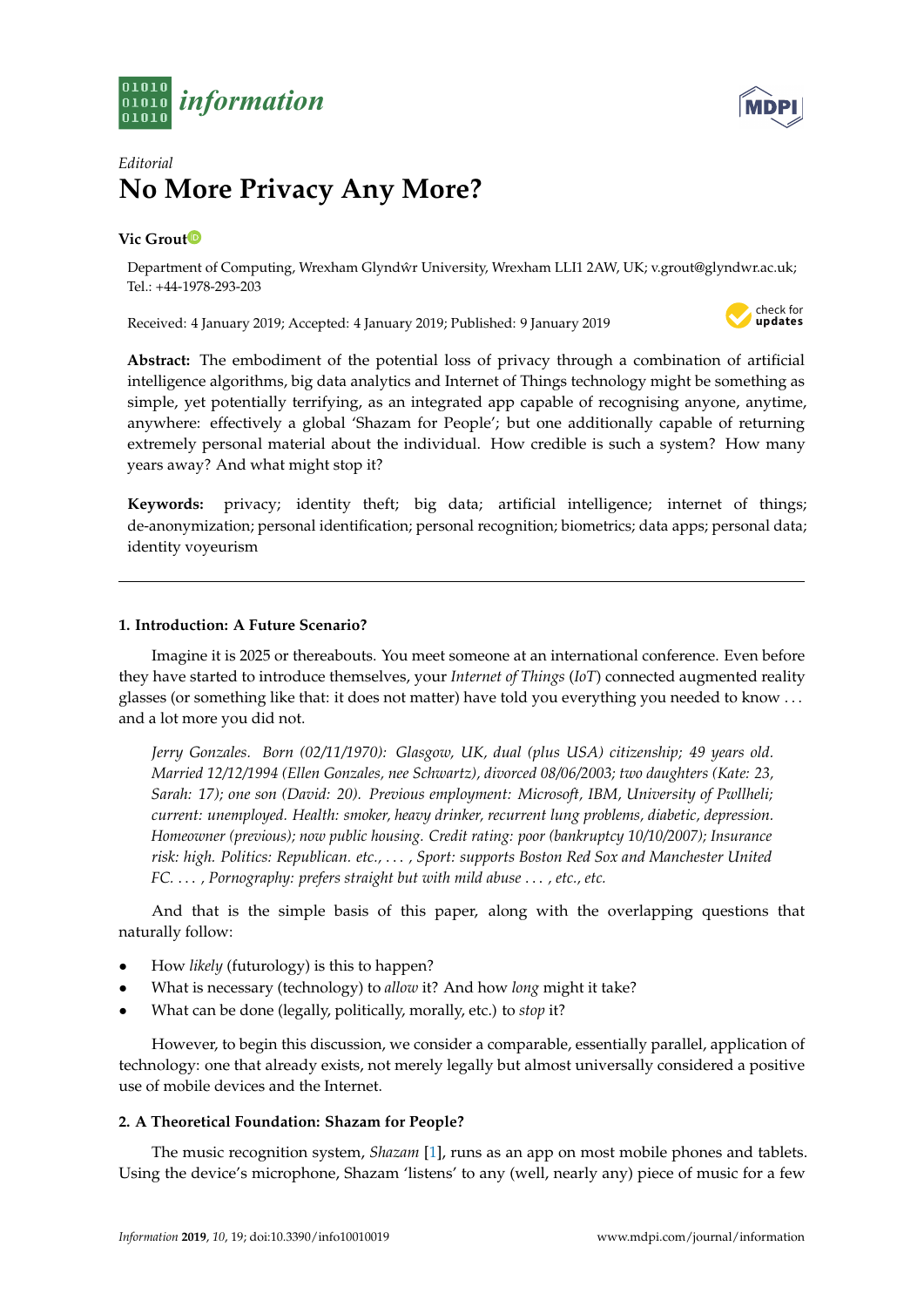seconds, identifies it and informs the curious user. (It perhaps also offers the opportunity to purchase and download the track, which is not irrelevant to the discussion that follows.) How does it do this?

An indication of Shazam's modus operandi lies in its ability to recognise a single piece of music under diverse conditions. The same track will sound very different when played, with no outside interference, on high-quality equipment, to listening in (say) a car against some engine rumble, to hearing it as background entertainment in a noisy public place such as a shop, bar or cafe. Converting and comparing to a standard format (MP3, for example), then comparing bits, will fail entirely.

Instead, Shazam detects simpler, quality-invariant features of the music such as the tempo, peak rate energy, or number of times the audio signal, across different frequencies, crosses various spectral points, etc. Although these invariants prove to be a more effective approach than bitwise comparison, two points are immediately obvious . . . and important:

- It is highly unlikely that any of these features can be detected/measured/recorded perfectly
- No single feature, in isolation, is going to be remotely sufficient to identify the piece uniquely

In other words, a simple, one-dimensional approach will not work; and yet Shazam *does*. Instead, it combines several of these imperfect invariant features, as best it can, into an 'acoustic fingerprint', which—if constructed effectively—may uniquely identify the track. (A fundamental principle of combining datasets in big data analytics is that increased data dimensionality decreases anonymity, whatever the subject.) This acoustic fingerprint can then be sent from the device and queried against an Internet-based lookup (database). Information on the matching music is then returned to the device and offered to the user. The essential components of such a system are therefore:

- As accurately as possible, *and yet imperfectly*, collect invariant identifying features of the music
- Combine these individual features into a single (hopefully unique) acoustic fingerprint
- Transmit this fingerprint and query against a global database
- Return the matched result and all available related information to the user

The mathematics (transforms, etc.) of the construction of the acoustic fingerprint are an unnecessary distraction from our discussion. Suffice to note that it works: the result is sufficiently discriminatory to identify the piece and that this is further made possible by large proprietary databases owned by, or available to, the system as a whole. With this in place, the final step of returning the result and any relevant associated information is trivial.

The reason for this established comparison should be clear, because an obvious question then is how viable such a system could be for *people*? At a high level, the conversion of Shazam's operation to a form of '*Shazam for People*' (*SfP*) [\[2\]](#page-6-1) is simple enough in theory, but each step poses questions and challenges in practice. However, here is the obvious initial attempt:

- As accurately as possible, collect identifying features of the person in question. *How? What features might be available?*
- Combine these features into a single '*personal identification mark*' (*PIM*). [To reuse the term 'fingerprint' in this context might confuse.] *Will the result be sufficiently discriminatory? Can it be unique?*
- Transmit the PIM and query against a global database. *Is there/can there be such a database for people? (Or is one needed?)*
- Return identification and all available information to the user. *What parts of this are legal/illegal? Realistically, how effectively could it be prevented?*

We now consider each component of the SfP process in detail.

# **3. Identifying Features**

Considering the principles, established above, that no single feature need be captured perfectly, or can be expected to act as a sole means of identification, several techniques are credible as individual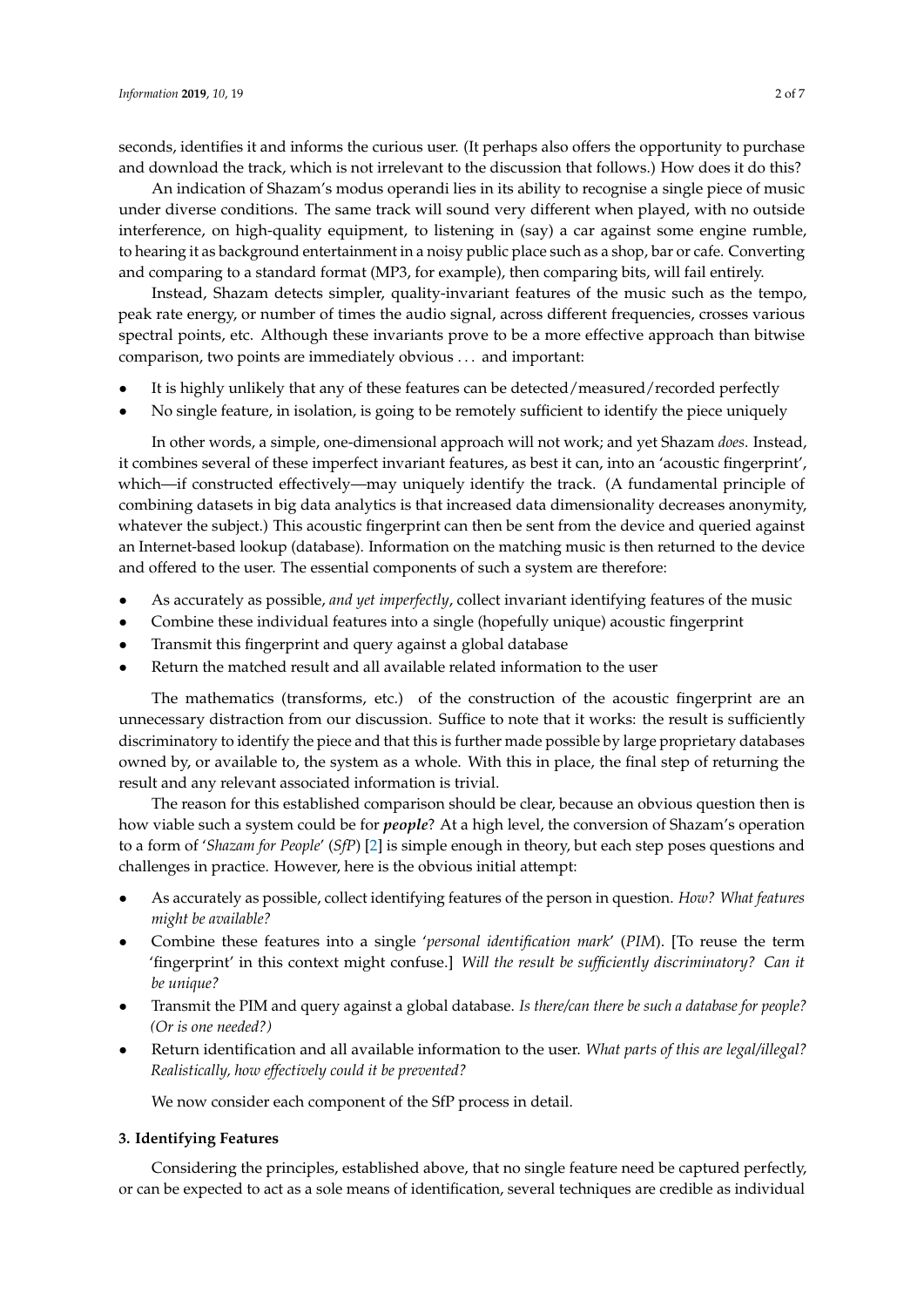contributions to a PIM. Each of the following recognition techniques is, at worst, an area of active research and many are well-developed in military, security, biometric, commercial, etc. spheres. Each potentially serves as a credible '*identification vector*' (*IV*).

- Face recognition
- Gait analysis
- Body size/shape/proportion detection
- Voice, pitch, tone, language, dialect, accent, etc.
- Chemical/biological/medical analysis (e.g., breath composition, breathing rate, pulse, blood pressure, electro-galvanic skin properties)
- Special characteristics (e.g., scars, injuries, tattoos, piercings)
- Corrective/enhancement technology (currently glasses, lenses, hearing aids, etc. but more advanced 'implants' in time?)
- Unique biometric identification where available (e.g., retina patterns, 'conventional' fingerprints, DNA)

Each of these, inaccurate and insufficient individually, may form a useful component of a compound PIM. However, the concept can be taken further: for additional IVs, there may be situational/contextual data available of comparable value:

- Location (where they are, where they have come from, where they are going)
- Association (who they are with, or talking to)
- Occupation (what they are doing, reading, watching, saying, using, etc.)
- Appearance (what they are wearing, carrying, etc.)

See [\[3\]](#page-6-2) for a fuller discussion of contextual identification for the '*Prof on a Train*' game [\[4\]](#page-6-3). Again, these IVs, limited individually, may prove powerful in combination.

• And finally, but potentially very significantly, *any technology they may be carrying (or wearing or, in future perhaps embedded within them).* If interaction with any of it is possible then a particularly useful IV or set of IVs follows.

Which (combination) of these IVs could be captured in practice, of course, would depend on both the technology being used and its context. Gait analysis, as a technique for example, requires movement. Smart glasses, as a technology by comparison, could perhaps detect most visual signals but would require some extension to perform chemical biological or medical analysis. A more sophisticated contact-based approach could combine more of the latter but might need additional output to convey any returned results to the user. Identification of any indicative technology carried would necessitate IoT-level protocol cooperation. A single device capturing all possible IVs may be unrealistic—at least for the immediate future—so, for any given practical subset, will unique identification be possible?

# **4. Unique Identification**

Currently, Shazam's effective database (including those components acquired from, or in cooperation with, third parties) runs to many millions of tracks. Its method for constructing a unique acoustic fingerprint is sufficiently sophisticated to give identification of 'extremely high but unpublished' reliability from a 10 second sample time. Can the proposed SfP's PIM, from its available IVs, be expected to make a *sufficiently accurate* identification among around seven billion people in the world?

Realistically, probably not—at least not yet. The initial problem is less the theoretical numerical challenge, rather the practical one of technological engagement. The world is unequal. Whilst many in its developed regions have already left their digital impression on (say, in simple terms) the Internet and its data, most elsewhere are effectively technologically anonymous. This, however, is both a help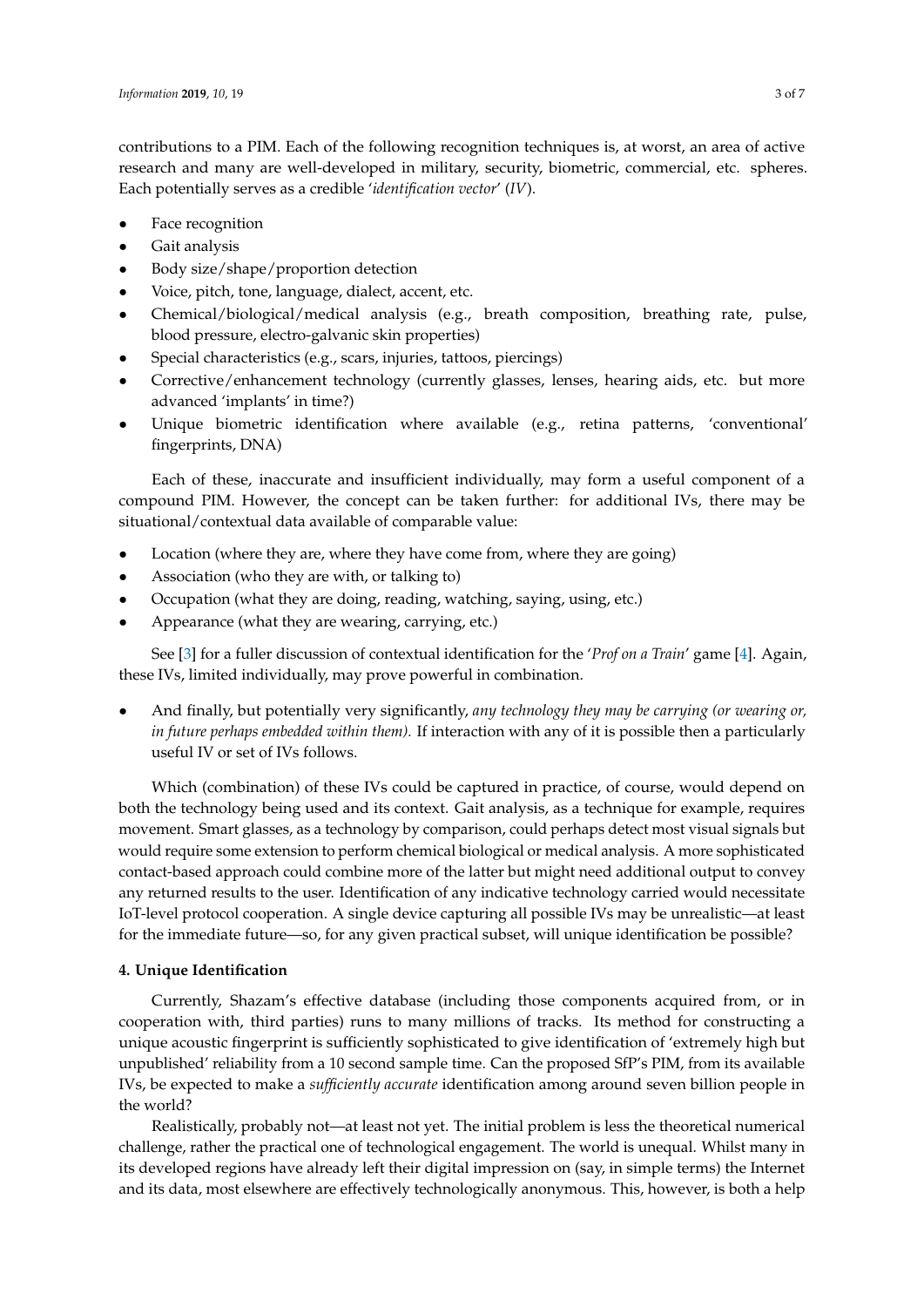and a hindrance to SfP's chances. Until such time (if ever, of course) as all parts of the planet share the related benefits and perils—uses and abuses—of connective technology, those that are excluded increase the chances of identification for those that remain by reducing potential targets and thus the 'odds' of success.

Ultimately, however, the mathematical viability of any SfP system will depend on the range and quality of IVs that can be collected and the efficacy of their combination into a PIM, which in turn depends on the underlying technology available. Every aspect of this improves almost daily. Considering the current rate of technological emergence, development and advancement, if a completely reliable universal approach is unrealistic today, it would be brave to insist it will remain so a few years in the future. As an example, a company called 'Blippar' already promotes a system, informally described as 'Shazam for Faces', capable of identification of around 400,000 'celebrities and public figures' with 99% accuracy, using face recognition alone [\[5\]](#page-6-4). There have also been some disturbingly accurate hoaxes [\[6\]](#page-6-5).

Once again, for the purposes of this simple discussion paper, we omit the mathematics of transforms, etc., turning individual IVs into a PIM. A more interesting challenge, however, lies in the existence, or otherwise, or even the ultimate necessity of, the global database against which PIMs would be matched.

## **5. Central Databases and Querying**

This may be the most difficult component of SfP—and the most interesting discussion. The concept of a central, Internet-based, queryable database (of people) trivially requires two things:

- 1. The existence of the database itself, and
- 2. A search/match standard/protocol: presumably the personal identification mark (PIM) specification,

so it may clarify the argument to consider each of these separately. (It does not look like a particularly difficult exercise to join the two together if they exist.)

## *5.1. A Central Database of People?*

Is a digital database of *everyone* possible? Can it be?

Well, not yet; that is fairly clear. As already mentioned, a large fraction of the world's population have no Internet presence in any form whatsoever. But either that will change or our SfP will have no interest in them anyway. So it is reasonable to start with what we have *got*. Where do we already have *partial* human databases? Could they grow to become what SfP needs?

There certainly are partial DBs already. For 'notables', there is Wikipedia (and worse!); for academics, there is Google Scholar [\[7\]](#page-6-6); and many similar platforms for restricted coverage of other areas. And for everyone else, there are social media (Facebook, Twitter, etc.) profiles. Some of these are public, some private, others configurable to be something in between. Some use direct input from the 'person of interest', some do not. Between them, they may largely cover all the ground needed; but, by-and-large, they still have one thing in common: they are all *legal*.

But there is another type emerging . . . Just as an example, consider *Prabook* [\[8\]](#page-6-7); then, search for the author of this paper [\[9\]](#page-6-8). The page contains a complete potted history of the individual's career and some very personal details too (including parents, spouse, children, key dates, etc.). *None* of this was supplied by the individual: it has all been scraped from other Internet sources, including archive documents in several places. This is not a Wiki of famous people: it is potentially the start of a DB of *anyone*. Prabook claims a mission *'to record and preserve information on individuals who have made a contribution to their nation, local community or any professional field, and on whom sufficient data can be found in books, magazines, public and private libraries, and archives'* but already its motives are being questioned [\[10\]](#page-6-9).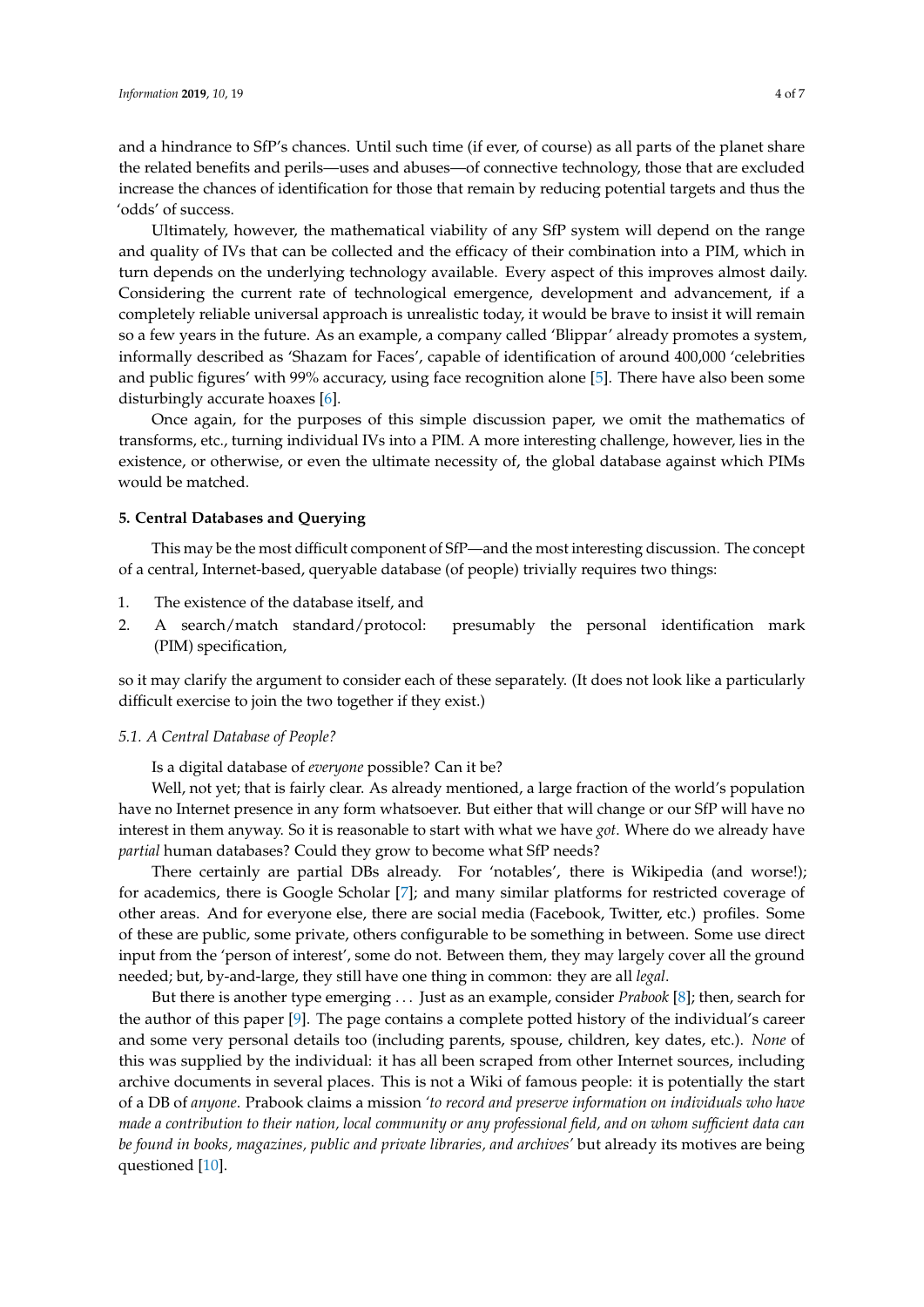Is Prabook legal? It almost does not matter because similar sites have appeared and disappeared in recent years: as one is 'taken down' following complaints, another appears. As 'personal information density' increases over the next few years, it is likely—probably inevitable—that, at any given point in time, there will be *something* to target, and these DBs will gradually expand to include more and more people. Like bogus, pay-as-you go 'Who's Who' entries, we can all be famous if someone somewhere profits from it!

## *5.2. A Personal Identification Mark (PIM) Standard?*

On face value, this could be the most difficult component of all. SfP's PIM will require an agreed data standard/protocol: a mechanism for combining the various IVs into a single record, but flexible enough to deal with variation in what features are available in any 'capture instance'. From a technical perspective, this is not hard: separately, and in combination, it is what Shazan and existing face recognition systems (sort of) already do. But surely, unauthorised use of the PIM could be made *illegal*? Surely, any websites carrying a PIM and offering SfP matching services could be taken down by 'the authorities'? Surely, a product or an app offering SfP would not be allowed in the electronic stores?

But it is never as simple as that. Apart from the same problem, as in 5.1, that chasing down these websites is a battle that may never be won, we have the recurrent issue that such technology would have obvious benefits elsewhere (and presumably with individuals' consent). (The same arguments as with sex robot technology [\[11\]](#page-7-0).) A group of volunteers in an organisation may well want to cooperate in this form of mutual identification and welcome the use of devices, apps and websites using their PIMs for such a purpose. Making a complete data standard/protocol outright *illegal* will be difficult: it has led to contentious debate many times before [\[12](#page-7-1)[,13\]](#page-7-2).

The upshot (of 5.1 and 5.2) is that, whilst restrictive legislation may be *possible*, it could be hard to enforce. The combination of technology with legitimate alternative use and the practicalities of identifying and dealing with offenders may be too much. (And we have not even mentioned the dark web in any of this!) If there is profit to be made, someone is likely to try to do it. And the fundamental rule of Internet data still applies: if anyone plays free and easy with your personal information, it *may* be possible to trace the culprits, it may be possible to prosecute, even punish, the wrongdoers . . . but the damage has already been done: the information is already 'out there'!

## **6. Returning Personal Information**

This remains trivial in a technical sense: once an individual has been identified, any information held in the central database can be returned immediately. But this may be only a fraction of what *could* be available across the wider Internet. The central record would also contain an acquired ('learned') set of effective (combined) search terms that could be used to scrape or mine personal information in real time. Independent data sets could be processed together to de-anonymise material and achieve further identification. If necessary, conflicting records could be 'data-cleansed' and the results iterated back to improve system performance. This might be a critical observation: *once a crude SfP skeleton is in place, it will improve automatically and rapidly*.

Once more of course, a more valid objection relates to legality. Whilst ethical and moral concerns are easily dismissed (they have tended to be historically when there is profit to be made), the law itself is harder to bypass with impunity. But, for legislation to provide an effective check to our proposed SfP, different questions have to be considered:

- What existing (e.g., GDPR) legislation is in place relating to SfP? *Is it sufficient or do parts need to be extended?*
- In whose interests would existing/future legislation be applied? *Who is perceived as requiring protection?*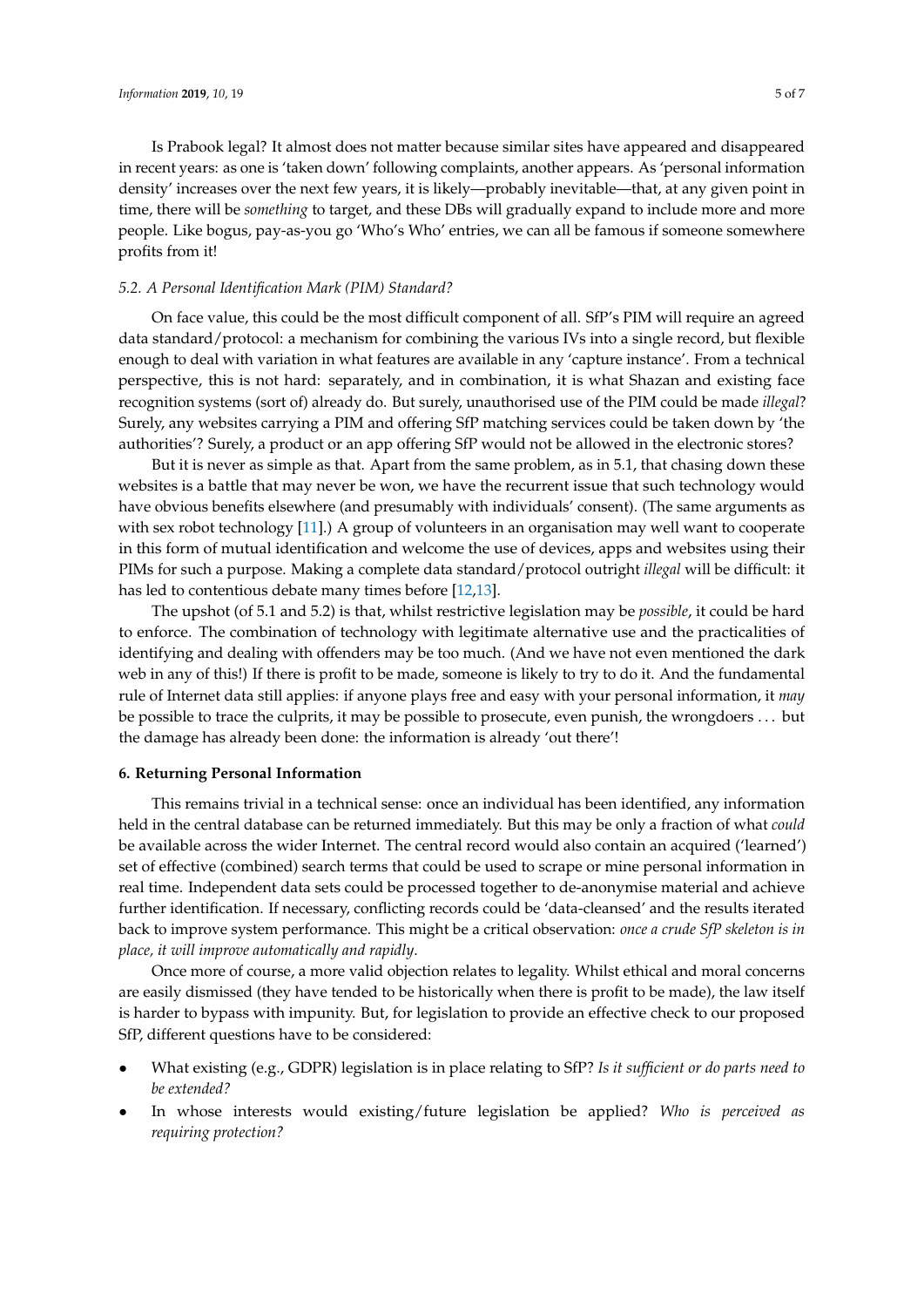- Which aspects of SfP are (or could be made) illegal? (Such questions are often complicated by the same technology having beneficial applications elsewhere.) *How effectively, in practice, could any legislation be implemented and upheld?*
- Can privacy legislation ever cope with situations in which no actual data ever exists: rather everything is constructed, combined and processed in real time, then released when done? *Similarly, if different actors were responsible at different stages of the process, which would have broken the law?*

We do not pursue these questions in depth in this discussion paper. Such arguments would be too wide-ranging and/or lengthy for an editorial of this nature. Nor do we consider any (even obvious) knock-on effects of SfP becoming reality (such as making identity theft much easier, etc.). However, the Special Issue that this leader introduces welcomes focused or wider contributions containing legal (or political, economic, ethical, etc.) debate as much as technological content.

## **7. Conclusions: Putting It All Together (or Pulling It All Apart?)**

Futurology is difficult [\[14\]](#page-7-3). It is not ultimately clear how an SfP system would work, although there are numerous ways in which, in a few years, it *might*. If a prototype wearable device or mobile app (say) were to be available in five years or so, it could employ *any* of the techniques for feature (IV) extraction discussed here, the exact combination to be determined by the pace and success of hardware and software evolution in each domain. There might even be a particularly disruptive technology on the horizon that could render several of these redundant and make the whole SfP notion even more realistic. Timescales may be debated but the fundamental principle seems sound.

The message, for now, is that such a system is *credible*. There are technical, legal and ethical challenges to consider but none appear utterly insurmountable if there is a will—for good or bad—to make it work. Whether, in practice, such a system does emerge is ultimately not a technological question: those problems are easily solved with time. Instead, whether or not SfP appears—and exactly what it might be used for—are questions whose answers will be determined via the conflicting pressures of profit and public interest. There is little doubt that it would be commercially viable but who would really benefit (or suffer) from it? Will concerns about individual privacy and exploitation, and their political influence, prove to be sufficient and effective restraints? *It could be argued that history warns us against complacency in such matters.*

**Conflicts of Interest:** The authors declare no conflict of interest.

## **References**

- <span id="page-6-0"></span>1. Name Any Song in Seconds. Available online: <https://www.shazam.com/gb> (accessed on 4 January 2019).
- <span id="page-6-1"></span>2. Grout, V. Shazam for People. *J. Robot Autom.* **2014**, *1*, 1–4.
- <span id="page-6-2"></span>3. Grout, V. Identity Voyeurism. *BCS IT Now* **2015**, *57*, 24–27. [\[CrossRef\]](http://dx.doi.org/10.1093/itnow/bwv067)
- <span id="page-6-3"></span>4. The 'Prof on a Train' Game. Available online: <https://vicgrout.net/2015/08/23/the-prof-on-a-train-game/> (accessed on 4 January 2019).
- <span id="page-6-4"></span>5. The Shazam for Faces: APP that Identifies People. Available online: [https://www.pressreader.com/india/](https://www.pressreader.com/india/mail-today/20180107/281681140270463) [mail-today/20180107/281681140270463](https://www.pressreader.com/india/mail-today/20180107/281681140270463) (accessed on 4 January 2019).
- <span id="page-6-5"></span>6. Facezam Face-Recognising APP Is a Hoax—But It's Disturbingly Close to Reality. Available online: [https://metro.co.uk/2017/03/20/facezam-face-recognising-app-is-a-hoax-but-its-disturbingly](https://metro.co.uk/2017/03/20/facezam-face-recognising-app-is-a-hoax-but-its-disturbingly-close-to-reality-6522373/)[close-to-reality-6522373/](https://metro.co.uk/2017/03/20/facezam-face-recognising-app-is-a-hoax-but-its-disturbingly-close-to-reality-6522373/) (accessed on 4 January 2019).
- <span id="page-6-6"></span>7. Google Scholar. Available online: <https://scholar.google.co.uk/> (accessed on 4 January 2019).
- <span id="page-6-7"></span>8. Prabook. Available online: <https://prabook.com/web/home.html> (accessed on 4 January 2019).
- <span id="page-6-8"></span>9. Vic Grout: Computer Scientist Researcher Educator. Available online: [https://prabook.com/web/vic.grout/](https://prabook.com/web/vic.grout/163108) [163108](https://prabook.com/web/vic.grout/163108) (accessed on 4 January 2019).
- <span id="page-6-9"></span>10. Prabook.org—Identity Theft R Us. Available online: [http://catanova.blogspot.com/2015/05/prabookorg](http://catanova.blogspot.com/2015/05/prabookorg-identity-theft-r-us.html)[identity-theft-r-us.html](http://catanova.blogspot.com/2015/05/prabookorg-identity-theft-r-us.html) (accessed on 4 January 2019).